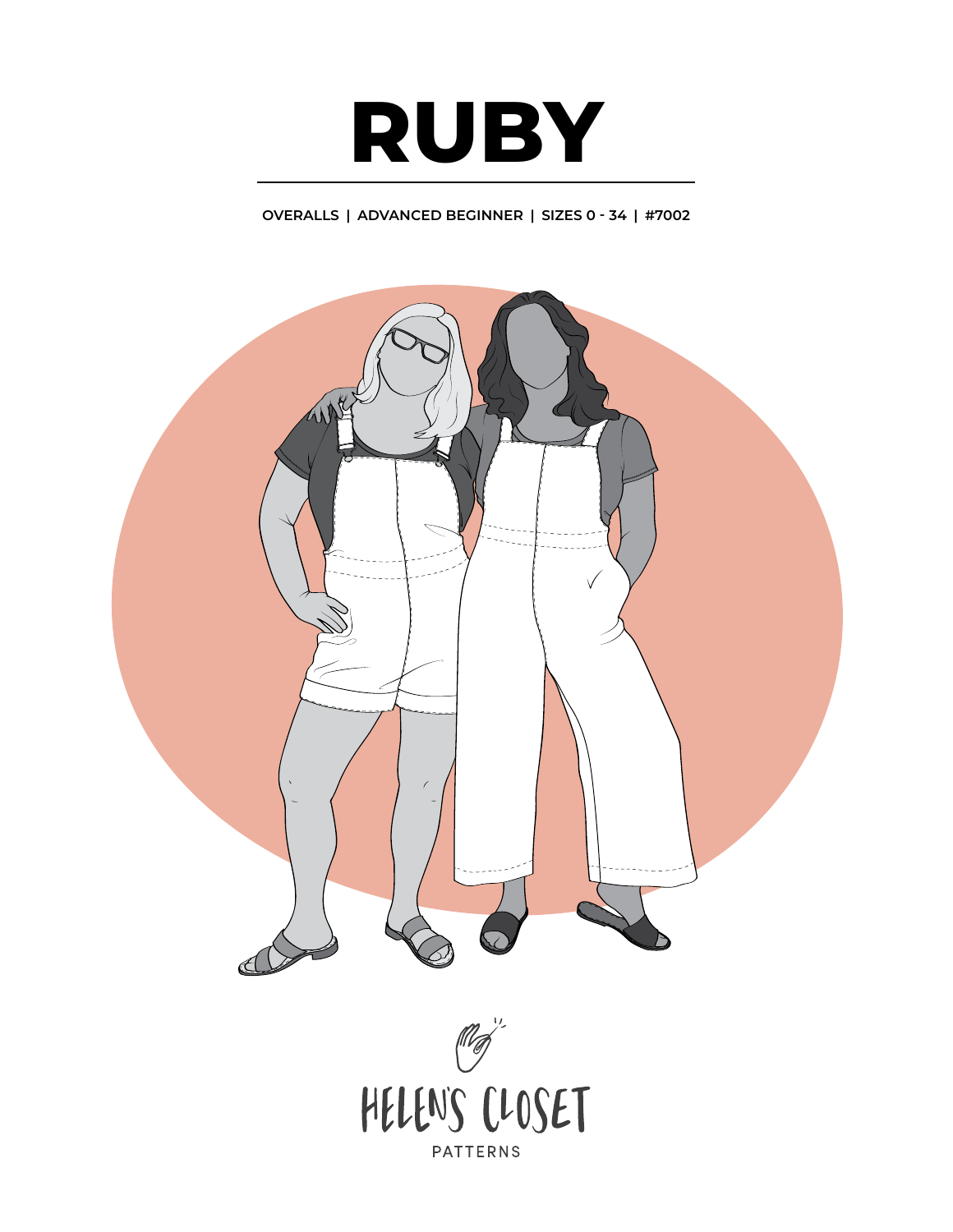# **PATTERN DETAILS**



The Ruby Overalls are fun to wear and quick to sew! Ruby features an elasticated back that creates shaping at the waist while still being comfortable to sit and move around in. Two lengths are provided so you can make cropped pant Ruby Overalls or summer shorts! Ruby includes the option for overalls hardware buckles or you can simply sew the straps into the bib and step in and out. Anchored inseam pockets make Ruby both functional and fashionable. This pattern works well in many different types of fabric, from flowy rayon challis to structured denim. Make your dream overalls with Ruby!

**Difficulty**

**Sizes** 0-34 US

Advanced Beginner

## **Notions**

### • Thread

- 1 meter/yard 1 1/2" (3.8 cm) wide elastic
- 32" x 10" (81 cm x 25.4 cm)
- lightweight fusible interfacing
- View B: 1 1/2" (3.8 cm) overall buckles and buttons *(can substitute buttons and buttonholes)*

#### **Fabric Recommendations**

Light to medium weight fabrics with no stretch. Linen, cotton (chambray, lawn, quilting cotton, flannel), denim, hemp, canvas, rayon/viscose, and Tencel will work well. Stiffer fabrics will have more structure and drapier fabrics will have more fluid movement. We recommend fabrics with a maximum weight of 10 oz (340 gsm) due to the elastic in the back waist.



# **Sewing Skills Learned**

- Sewing inseam pockets
- Topstitching
- Inserting elastic
- Installing overalls hardware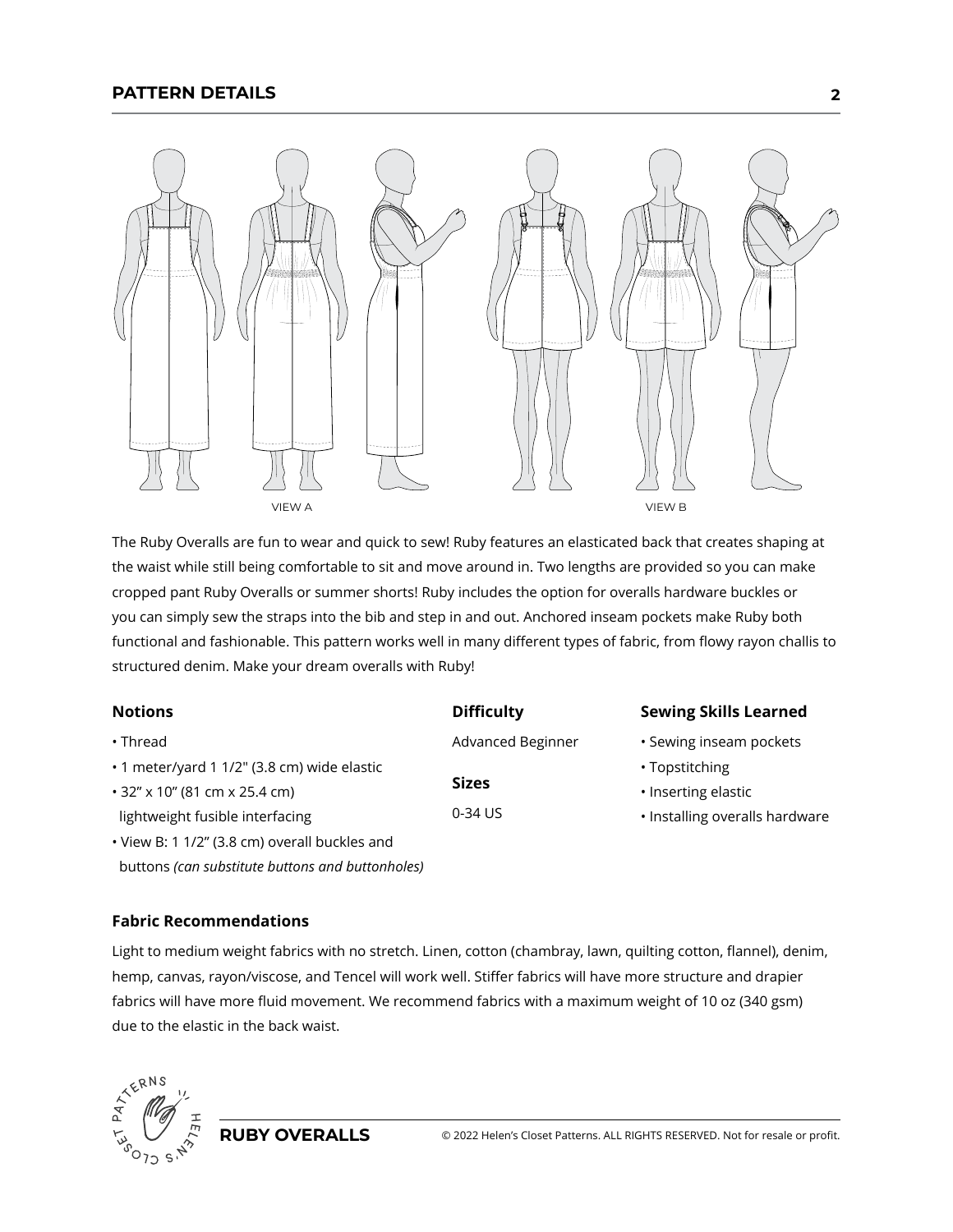# **SIZE CHART**

inches

| $\mathbf 0$ | $\overline{2}$ | 4     | 6     | 8   | 10   | 12    | 14    | 16    |
|-------------|----------------|-------|-------|-----|------|-------|-------|-------|
| 31          | 32             | 33    | 34    | 35  | 36.5 | 38    | 40    | 42    |
| 24          | 25             | 26    | 27    | 28  | 29   | 30    | 32    | 34    |
| 33          | 34             | 35    | 36    | 37  | 38.5 | 40    | 42    | 44    |
| 18          | 20             | 22    | 24    | 26  | 28   | 30    | 32    | 34    |
| 44          | 46             | 48    | 50    | 52  | 54   | 56    | 58    | 60    |
| 36          | 38             | 40    | 42    | 44  | 46   | 48    | 50    | 52    |
| 46          | 48             | 50    | 52    | 54  | 56   | 58    | 60    | 62    |
|             |                |       |       |     |      |       |       |       |
| $\mathbf 0$ | $\overline{2}$ | 4     | 6     | 8   | 10   | 12    | 14    | 16    |
| 78.5        | 81.5           | 84    | 86.5  | 89  | 92.5 | 96.5  | 101.5 | 106.5 |
| 61          | 63.5           | 66    | 68.5  | 71  | 73.5 | 76    | 81.5  | 86.5  |
| 84          | 86.5           | 89    | 91.5  | 94  | 98   | 101.5 | 106.5 | 112   |
| 18          | 20             | 22    | 24    | 26  | 28   | 30    | 32    | 34    |
| 112         | 117            | 122   | 127   | 132 | 137  | 142   | 147   | 152.5 |
| 91.5        | 96.5           | 101.5 | 106.5 | 112 | 117  | 122   | 124   | 132   |
| 117         | 122            | 127   | 132   | 137 | 142  | 147.5 | 152.5 | 157.5 |
|             |                |       |       |     |      |       |       |       |

This pattern has been drafted for a 5'6" (168 cm) tall person

# **Choosing a size**

We recommend that you **choose a size based on your hip measurement and make that size for both waist and hip.** You can adjust the fit at the waist by adjusting the elastic. You can grade between sizes for the bib if needed. If you are between sizes, size up. If you are grading out more than one size at the hip, we recommend adding overalls hardware or lengthening the straps to avoid any issues pulling the overalls on and off.

|                  | 18 | 20 | 22 | 24 | 26 | 28 | 30 | 32 | 34           |
|------------------|----|----|----|----|----|----|----|----|--------------|
| <b>Full Bust</b> | 44 | 46 | 48 | 50 | 52 | 54 | 56 | 58 | 60           |
| Waist            | 36 | 38 | 40 | 42 | 44 | 46 | 48 | 50 | $\sim$<br>ےر |
| <b>Hips</b>      | 46 | 48 | 50 | 52 | 54 | 56 | 58 | 60 | $\sim$<br>ρZ |

*In this example, this person would make a size 20.*

|                  | 18 | 20 | 22 | 24 | 26 | 28           | 30 | 32 | 34 |
|------------------|----|----|----|----|----|--------------|----|----|----|
| <b>Full Bust</b> | 44 | 46 | 48 | 50 | 52 | 54           | 56 | 58 | 60 |
| Waist            | 36 | 38 | 40 | 42 | 44 | 46           | 48 | 50 | 52 |
| <b>Hips</b>      | 46 | 48 | 50 | 52 | 54 | $\sim$<br>56 | 58 | 60 | 62 |

*In this example, this person would make a size 24 and may choose to grade to a size 28 for the bib and straps.*

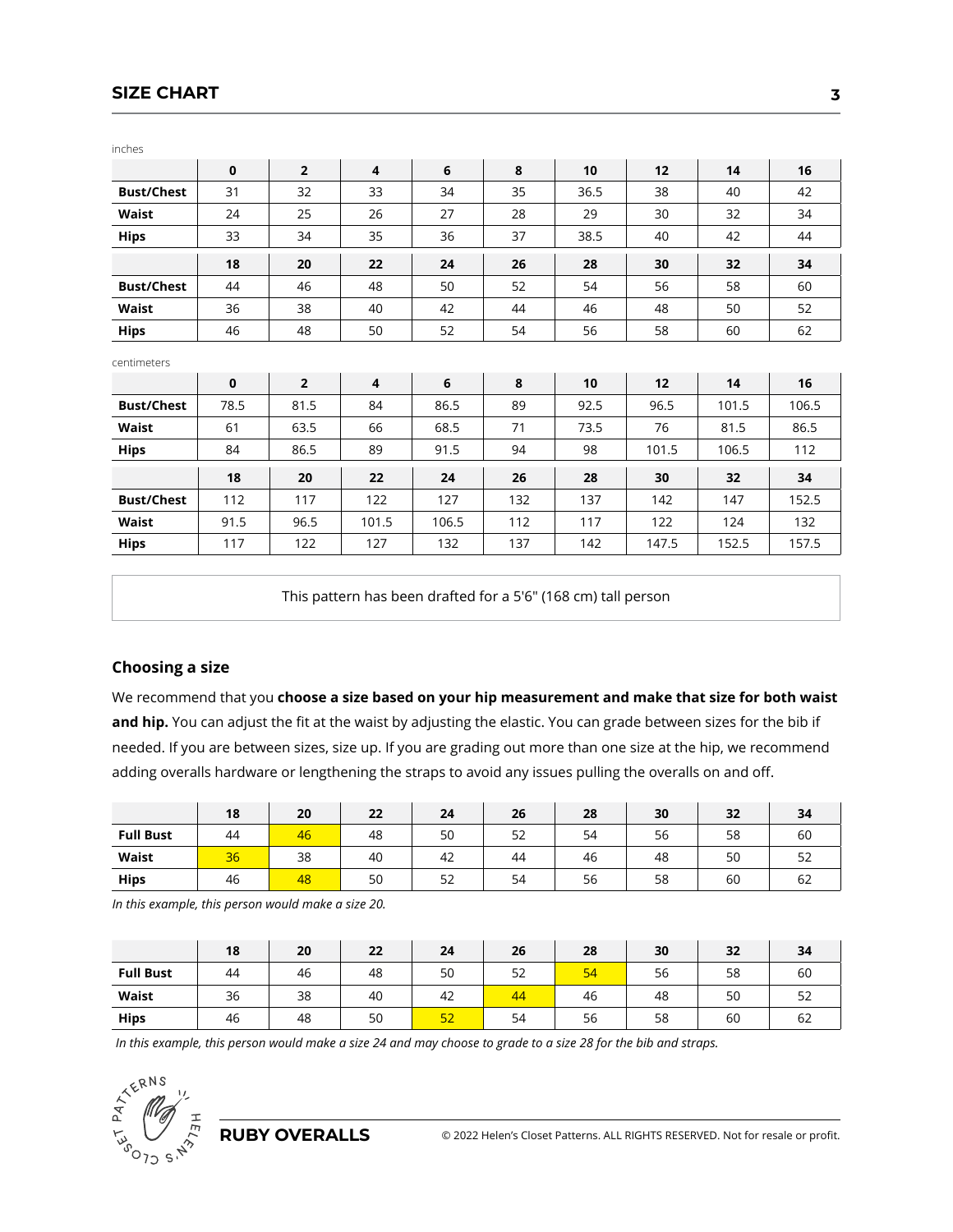## **FINISHED MEASUREMENTS** - INCHES

|                         | $\mathbf 0$ | $\overline{2}$ | $\overline{\mathbf{4}}$ | 6    | 8    | 10   | 12   | 14   | 16   |
|-------------------------|-------------|----------------|-------------------------|------|------|------|------|------|------|
| <b>Front Bib Width</b>  | 7.3         | 7.5            | 7.8                     | 8    | 8.3  | 8.6  | 9    | 9.5  | 10   |
| <b>Waist</b>            | 34.4        | 35.4           | 36.4                    | 37.4 | 38.4 | 39.9 | 41.4 | 43.4 | 45.4 |
| <b>Hips</b>             | 35.6        | 36.6           | 37.6                    | 38.6 | 39.6 | 41.6 | 42.6 | 44.6 | 46.6 |
| Inseam (A)              | 25          | 25             | 25                      | 25   | 25   | 25   | 25   | 25   | 25   |
| Inseam(B)               | 5           | 5              | 5                       | 5    | 5    | 5    | 5    | 5    | 5    |
| <b>Thigh</b>            | 24          | 24.8           | 25.5                    | 26.3 | 26.9 | 27.8 | 28.8 | 29.9 | 31   |
| <b>Body Opening (A)</b> | 37.6        | 38.6           | 39.6                    | 40.5 | 41.5 | 42.8 | 44   | 45.5 | 47   |

|                         | 18   | 20   | 22   | 24   | 26   | 28   | 30   | 32   | 34   |
|-------------------------|------|------|------|------|------|------|------|------|------|
| <b>Front Bib Width</b>  | 10.5 | 11   | 11.5 | 12   | 12.5 | 13   | 13.5 | 14   | 14.5 |
| <b>Waist</b>            | 47.4 | 49.4 | 51.4 | 53.4 | 55.4 | 57.4 | 59.4 | 61.4 | 63.4 |
| <b>Hips</b>             | 48.6 | 50.6 | 52.6 | 54.6 | 56.6 | 58.5 | 60.5 | 62.5 | 64.5 |
| Inseam (A)              | 25   | 25   | 25.5 | 25.5 | 25.5 | 25.5 | 25.5 | 25.5 | 25.5 |
| Inseam(B)               | 5    | 5    | 5    | 5    | 5    |      | 5    | 5    | 5    |
| <b>Thigh</b>            | 32.1 | 33.3 | 34.5 | 35.6 | 36.8 | 37.9 | 39   | 40.1 | 41.3 |
| <b>Body Opening (A)</b> | 48   | 49.5 | 51   | 53   | 54.5 | 56   | 58   | 60   | 62   |



**Front Bib Width** is the width of the bib at the chest. **Waist** and **hips** are measured around the overalls at the waist and hips respectively (before elastic is inserted). **Inseam** is the length of the overalls at the inseam. **Thigh**  is the circumference of the leg measured 2" (5 cm) below the crotch seam. **Body Opening** is the measurement of the overalls opening in between the straps and the front and back bib (the opening you step through to put on the overalls - View A).



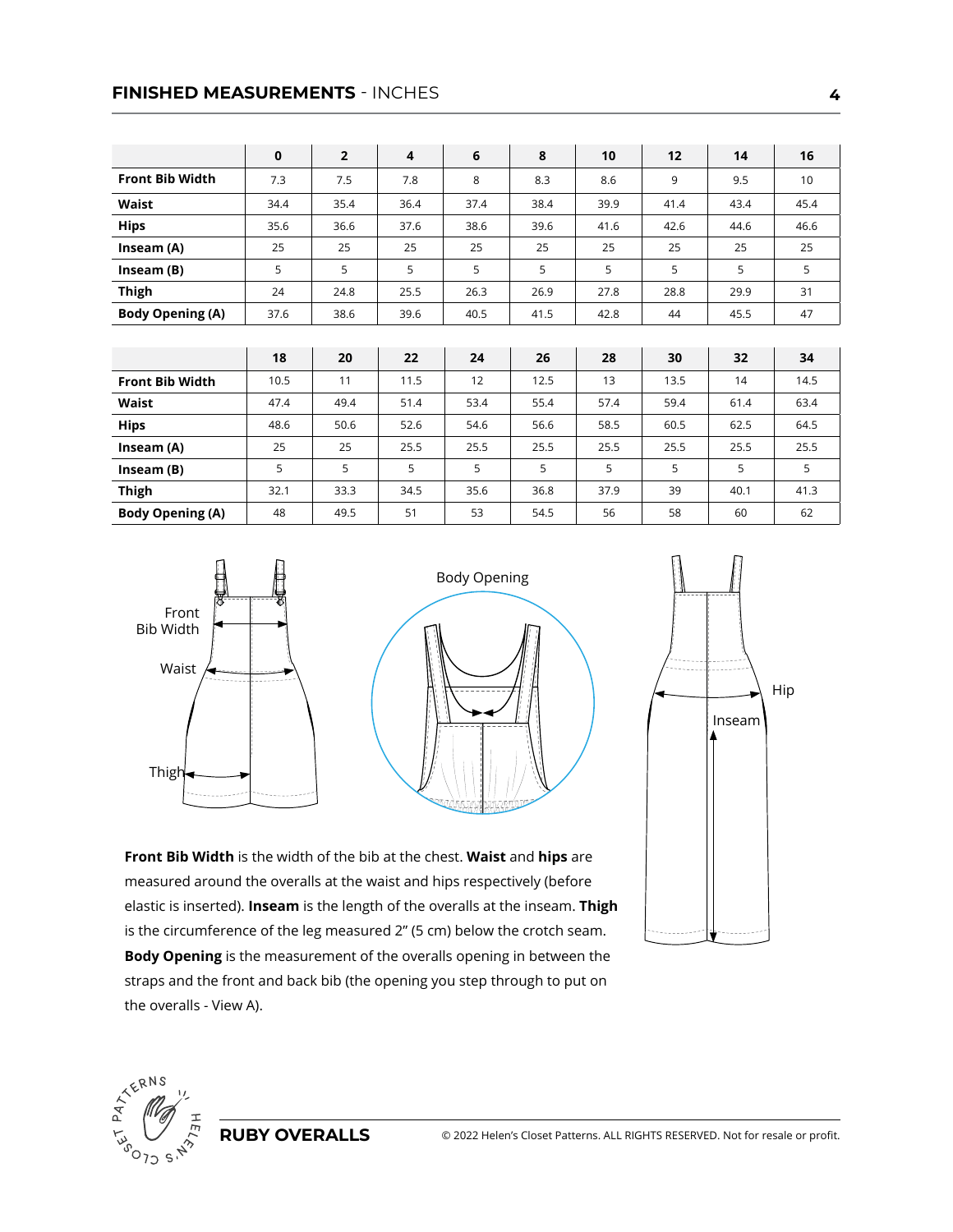# **FINISHED MEASUREMENTS** - CENTIMETERS

|                        | $\mathbf 0$ | $\overline{2}$ | 4     | 6    | 8     | 10    | 12    | 14    | 16    |
|------------------------|-------------|----------------|-------|------|-------|-------|-------|-------|-------|
| <b>Front Bib Width</b> | 18.5        | 19             | 19.5  | 20.5 | 21    | 22    | 23    | 24    | 25.5  |
| Waist                  | 87.5        | 90             | 92.5  | 95   | 97.5  | 101.5 | 105   | 110   | 115.5 |
| <b>Hips</b>            | 90.5        | 93             | 95.5  | 98   | 100.5 | 104.5 | 108.5 | 113.5 | 118.5 |
| Inseam (A)             | 63.5        | 63.5           | 63.5  | 63.5 | 63.5  | 63.5  | 64    | 64    | 64    |
| Inseam(B)              | 12.5        | 12.5           | 12.5  | 12.5 | 12.5  | 12.5  | 12.5  | 12.5  | 12.5  |
| <b>Thigh</b>           | 61          | 63             | 65    | 66.5 | 68.5  | 70.5  | 73    | 76    | 78.5  |
| <b>Body Opening</b>    | 95.5        | 98             | 100.5 | 103  | 105.5 | 108.5 | 112   | 115.5 | 119.5 |

|                        | 18    | 20    | 22    | 24    | 26    | 28    | 30    | 32   | 34    |
|------------------------|-------|-------|-------|-------|-------|-------|-------|------|-------|
| <b>Front Bib Width</b> | 26.5  | 28    | 29    | 30.5  | 32    | 33    | 34.5  | 35.5 | 37    |
| Waist                  | 120.5 | 125.5 | 130.5 | 135.5 | 140.5 | 145.5 | 151   | 156  | 161   |
| <b>Hips</b>            | 123.5 | 128.5 | 133.5 | 138.5 | 144   | 148.5 | 153.5 | 159  | 164   |
| Inseam (A)             | 64    | 64    | 64    | 64    | 64    | 64    | 64    | 64   | 64    |
| Inseam(B)              | 12.5  | 12.5  | 12.5  | 12.5  | 12.5  | 12.5  | 12.5  | 12.5 | 12.5  |
| <b>Thigh</b>           | 81.5  | 84.5  | 87.5  | 90.5  | 93.5  | 96    | 99    | 102  | 105   |
| <b>Body Opening</b>    | 123   | 126.5 | 130.5 | 134.5 | 138.5 | 142   | 147.5 | 152  | 157.5 |



**Front Bib Width** is the width of the bib at the chest. **Waist** and **hips** are measured around the overalls at the waist and hips respectively (before elastic is inserted). **Inseam** is the length of the overalls at the inseam. **Thigh**  is the circumference of the leg measured 2" (5 cm) below the crotch seam. **Body Opening** is the measurement of the overalls opening in between the straps and the front and back bib (the opening you step through to put on the overalls - View A).